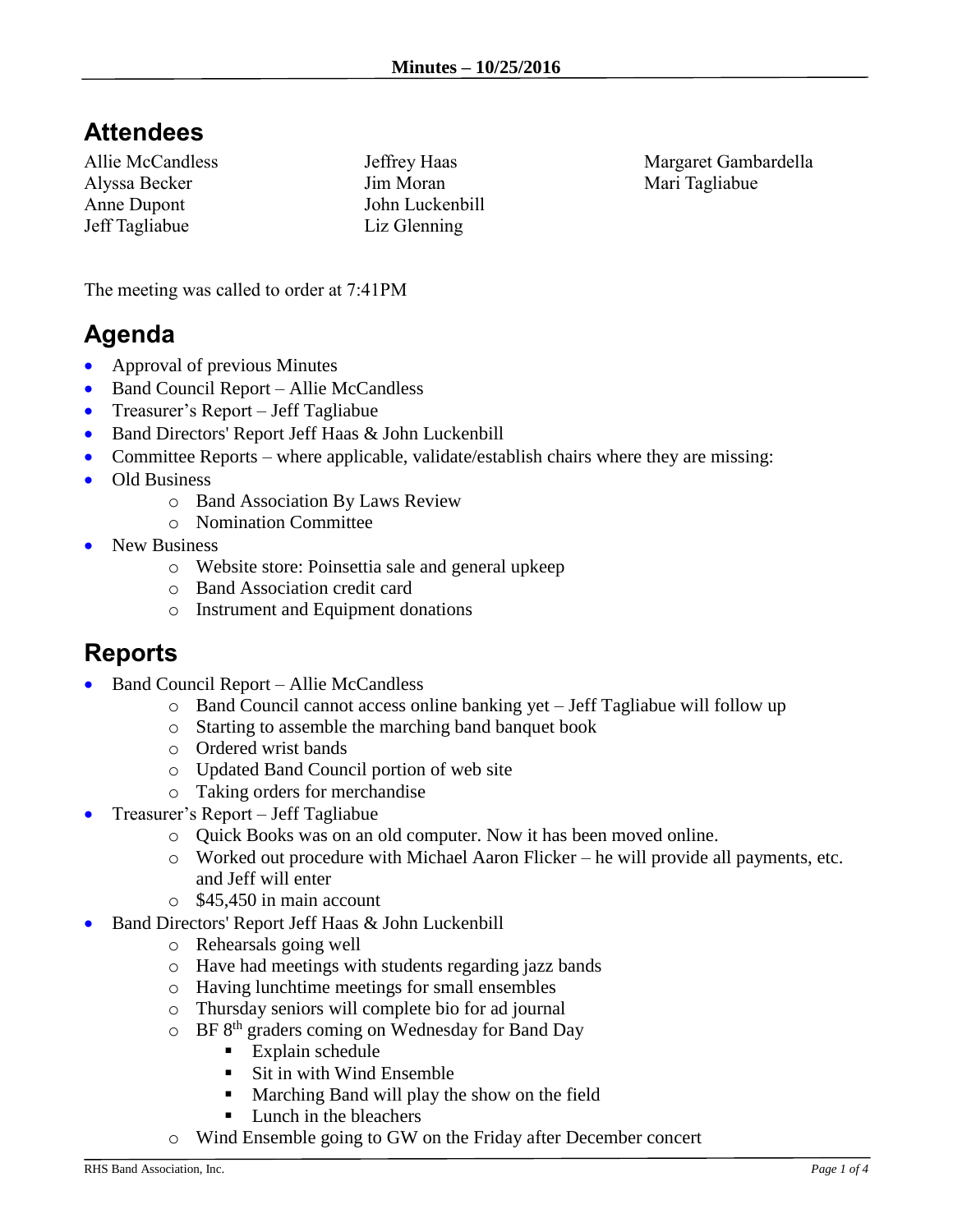- o GW 8th graders will come sometime in December
- o Marching Band night rescheduled to 11/4.
- o Friday is the marching band mystery event
- o Sunday is Poinsettia blitz day
- o 47 selling teams this year every area of town is covered
- o Trying a pilot program: 4 or 5 teams will give a business card to order online
- o Met with Lorissa and Vicki to discuss this
- o Would like to put a message on Facebook, HSA site, It Takes a Village
- o Jeff/John will craft the message
- o John will contact Brian Gatens to post on Facebook
- o Anne will share to other sites
- o Planning Jazz in the Wood with Nick Trent will be on a Sunday at Fish. There will only be one show at 5PM.
- o December 7th concert conflicts with GW concert. Compromise: GW concert will start at 6:30 and RHS concert will start at 8:00 PM
- o Winterguard interest meeting tomorrow night
- o Two more marching band competitions good season; very competitive
- o At Ridge this weekend
- o Nationals next weekend; Group VA starts at 8:20 and goes to 11:00 PM; Awards at 11:30 PM.
- o John is considering options
- o Distributed materials for captains
- o Football season will continue into play offs
- o Legends classic 11/21 and 11/22 representing University of Texas
- o Awards dinner December 1st
- $\circ$  Tree lighting December 2<sup>nd</sup>

## **Reports Submitted via Email**

• Poinsettia Sale – Lorissa Lightman

The preparations for the plant sale are going well. Bags are getting stuffed and the students picked teams this past week. I am also happy that we have brought some freshman parents into major roles. Vicki Moll is my co-chair. Allison Hunter is working with Ajanta Kumar on the merchant sale, and Dave Sayles and Ginger Monplaisir are learning the hospitality business. I've also had a few other freshman parents volunteer for major roles, so I will keep them in mind. These jobs all require people to be trained, so it's great to bring in new people who will hopefully stay involved over the next few years. Once we know who is driving, we can fill the remaining jobs for Blitz Day. Over the next two weeks, Vicki and I will be very busy getting everything ready for the sale which is coming up fast on October 30th.

Hospitality – Laura Galis

The Marching Band Hospitality has provided meals and snacks for the band this MS season for these events:

1. MB Rookie Camp - pizza, water

2. Pre-competition Lunch and water, competition snack, pre & post performance water NVOT, Sept. 24th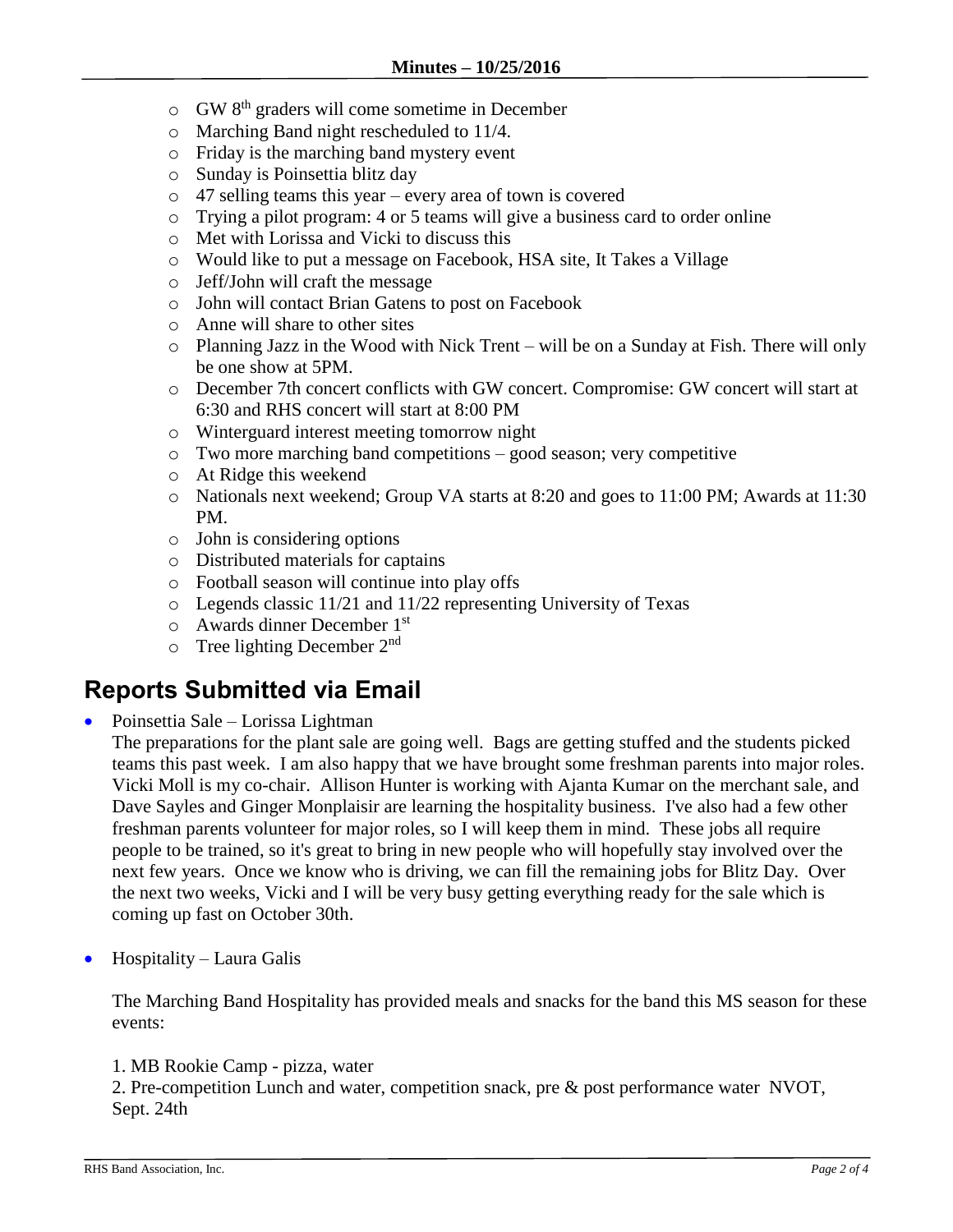3. Pre-competition Lunch and water, competition snacks, pre & post performance water, Pequannock, Oct 8th

4. Pre-competition snack (bagels, cheese, fruit, desert), pre & post competition water, tailgate meal (thank you to the parents in the tailgate team for this) - Metlife Stadium, Oct. 15th

5. Competition Lunch. pre & post performance water, snacks - Rutgers University - Oct 22nd

6. Snacks and water for 4 home football games

We are at about 3550 spent for this season. We still have 2 competitions and one home football game, plus the 7/8th grade Band pizza day during the last football game on Nov. 4th.

Ad Journal – Lydia Neff

Sales are going strong. Another reminder email will be sent tonight.

Deadline is Nov.1. Then we are going to have sign-ups for "blitz" teams to try to finalize any outstanding ads.

Website lists have been updated to indicate which previous sponsors have not been approached yet. And which "First Contacts" have been "SOLD".

Anyone who has approached sponsors should be checking the website daily to see if their merchant has sent in the contract. If it's not highlighted as "sold" then they need to contact them again this week.

### **Discussion**

- Band Association needs to review the By Laws this should probably be done by members not on the board
- Need a Nomination Committee
- Website store: Poinsettia sale and general upkeep
	- o Jim Moran will investigate what process we should use.
- Band Association credit card
	- o John Luckenbill: doesn't necessarily need a credit card, but need something
	- o Jeff Tagliabue: can obtain fixed amount (e.g. \$500) debit card; credit cards would need to be personally guaranteed; TD does not offer credit cards guaranteed by bank account. We'll start with a \$500 card and John/Jeff will track expenditures with a google sheet.
- Instrument and Equipment donations
	- o Band Association should be filling out a donation form and sent to the Ed Center.
	- o Jeff Haas will give Jeff Tagliabue the donation form.
- Attendance at meetings
	- o Jeff Haas recommended having a mini-theme for a meeting small presentation at beginning followed by the regular meeting:
		- How does involvement in high school music affect your college applications?
		- How to choose a private music teacher?
		- What summer opportunities are available?
		- How to not have to pay for the California trip?
		- What to know about college music involvement for non-music majors?